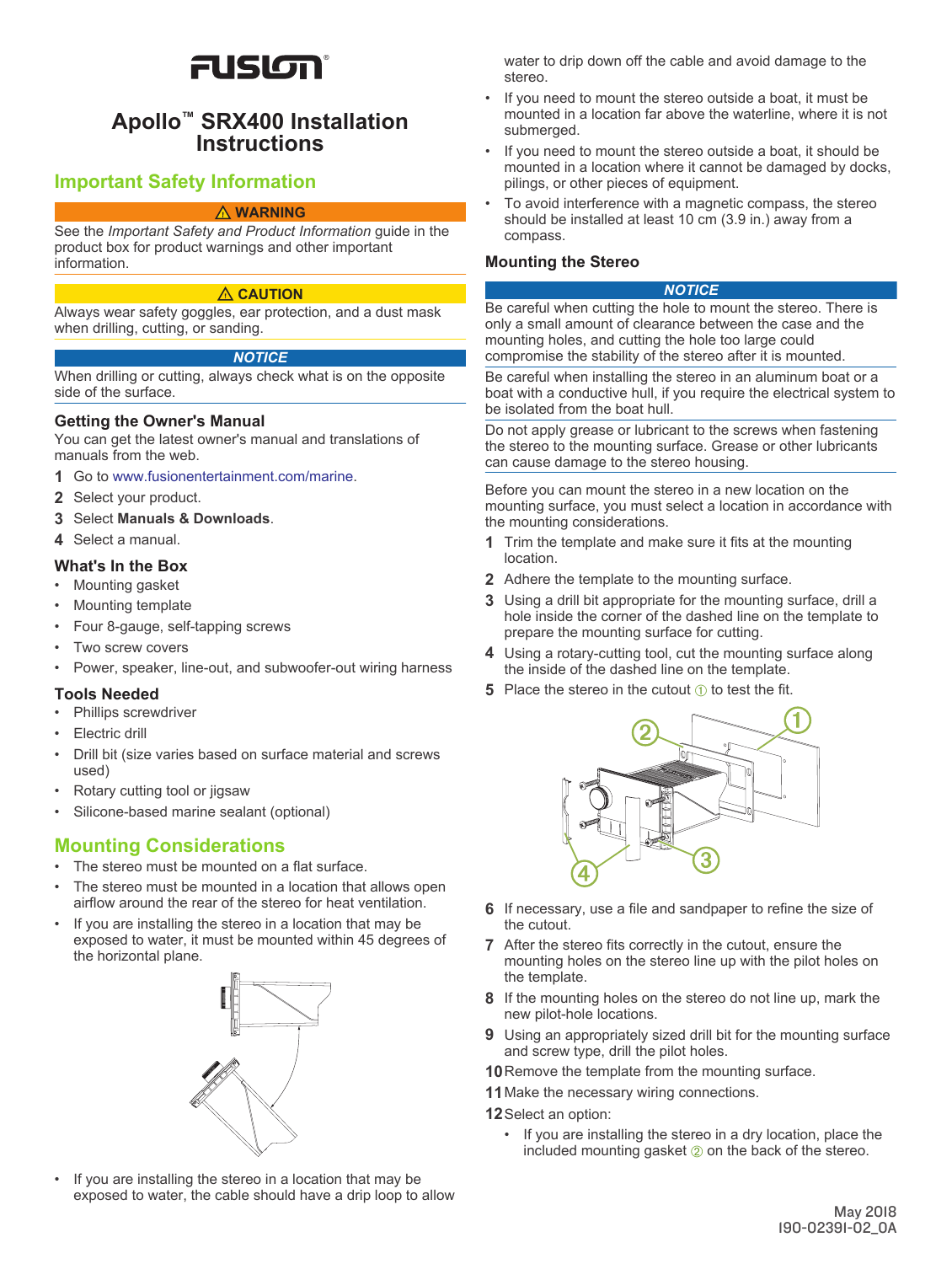If you are installing the stereo in a location that is exposed to water, apply silicone-based marine sealant on the mounting surface around the cutout.

#### *NOTICE*

Do not install the included mounting gasket if you applied sealant to the mounting surface. Using sealant and the mounting gasket may reduce water resistance.

- **13** Place the stereo into the cutout.
- **14**Secure the stereo to the mounting surface using the included screws **a**.

You should hand-tighten the screws when securing the stereo to the mounting surface to avoid overtightening them.

**15** Snap the screw covers in place  $\overline{a}$ .

# **Connection Considerations**

You must connect the stereo to power, to speakers, and to media input sources. You should carefully plan the layout of the stereo, speakers, input sources, and optional FUSION PartyBus™ devices and FUSION PartyBus network before making any connections.

# **Port Identification**



|               | Connects to a FUSION PartyBus stereo or network (FUSION<br>PartyBus Networking, page 3).                                                                                                                                                                                                                                                                   |
|---------------|------------------------------------------------------------------------------------------------------------------------------------------------------------------------------------------------------------------------------------------------------------------------------------------------------------------------------------------------------------|
|               | 2 FUSE Contains the 15 A fuse.                                                                                                                                                                                                                                                                                                                             |
| (3)           | Connects to a typical AM/FM antenna.<br>If you are installing the stereo on a boat with a metal hull, you<br>must use a ground-dependent antenna. If you are installing<br>the stereo on a boat with a non-metal hull, you must use a<br>ground-independent antenna. See the installation instructions<br>provided with your antenna for more information. |
| $\circled{4}$ | Connects to the wiring harness                                                                                                                                                                                                                                                                                                                             |

# **Wiring Harness**

| <b>Wire Function</b> | <b>Wire</b><br>Color/<br>Label | <b>Notes</b>                                                                                                                                                                                                                                                 |
|----------------------|--------------------------------|--------------------------------------------------------------------------------------------------------------------------------------------------------------------------------------------------------------------------------------------------------------|
| Ground (-)           | Black                          | Connects to the negative terminal of a<br>12 Vdc power source. You should<br>connect this wire before connecting the<br>yellow wire. All accessories connected to<br>the stereo must share a common ground<br>location                                       |
| Power $(+)$          | Yellow                         | Connects to the positive terminal of a<br>12 Vdc power source capable of<br>supplying 15 A. You should fuse this wire<br>as closely to the power source as<br>possible with a 15 A fuse.                                                                     |
| Ignition             | Red                            | Connects to a separately-switched,<br>12 Vdc connection, such as an ignition<br>bus, to turn the stereo on and off. If you<br>are not using a switched 12 Vdc<br>connection, you must connect this wire to<br>the same source as the yellow (power)<br>wire. |

| <b>Wire Function</b>                | <b>Wire</b><br>Color/<br>Label       | <b>Notes</b>                                                                                                                                                                                                               |
|-------------------------------------|--------------------------------------|----------------------------------------------------------------------------------------------------------------------------------------------------------------------------------------------------------------------------|
| Amplifier on                        | Blue                                 | Connects to an optional external amplifier<br>to turn on he amplifier when the stereo<br>turns on.                                                                                                                         |
| Dim                                 | Orange                               | Connects to the boat's illumination wire to<br>dim the stereo screen when the boat's<br>lights are on.<br>The gauge of the illumination wire must<br>be suitable for the fuse supplying the<br>circuit it is connected to. |
| Speaker left $(+)$                  | <b>White</b>                         |                                                                                                                                                                                                                            |
| Speaker left (-)                    | White/<br>black                      |                                                                                                                                                                                                                            |
| Speaker right<br>$(+)$              | Gray                                 |                                                                                                                                                                                                                            |
| Speaker right<br>$(-)$              | Gray/black                           |                                                                                                                                                                                                                            |
| Line out (left)<br>Line out (right) | ZONE <sub>1</sub><br><b>LINE OUT</b> | Provides output to an external amplifier,<br>and is associated with the volume control<br>for zone 1.                                                                                                                      |
| Subwoofer out                       | SUB OUT                              | Provides a single, mono output to a<br>powered subwoofer or subwoofer<br>amplifier. A connected subwoofer is<br>associated with the volume control for<br>zone 1.                                                          |

# **Connecting to Power**

When connecting the stereo to power, you must connect both power wires. You should connect the yellow power wire directly to the battery. This provides power to the stereo and a constant trickle-power standby feed.

You should connect the red signal wire to the same battery through the ignition or another manual switch to turn the stereo on and off. If you are not routing the red wire through the ignition or another manual switch, you can connect the red wire to the yellow wire, and connect them both to the positive (+) battery terminal.

You must connect the power wires to the battery through a 15 A fuse or a 15 A circuit breaker.

If it is necessary to extend the yellow power and black ground wires, use 14 AWG  $(2.08 \text{ mm}^2)$  wire. For extensions longer than 1 m (3 ft.), use 12 AWG (3.31 mm²) wire. If it is necessary to extend the red wire, use 22 AWG (0.33 mm<sup>2</sup>) wire.

**1** Route the yellow power  $(1)$ , red signal  $(2)$ , and black ground  $(3)$ wires to the battery, and route the wiring-harness plug to the stereo.

Do not connect the wiring harness to the stereo until all of the bare wire connections have been made.



- **2** Connect the black wire to the negative (-) battery terminal.
- **3** If you are routing the red wire through the ignition or another manual switch  $\overline{A}$ , connect the red signal wire to the ignition or switch.
- **4** Connect the red wire to the yellow wire, install a 15 A fuse  $\circledcirc$ as close to the battery as possible, and connect both wires to the positive (+) battery terminal.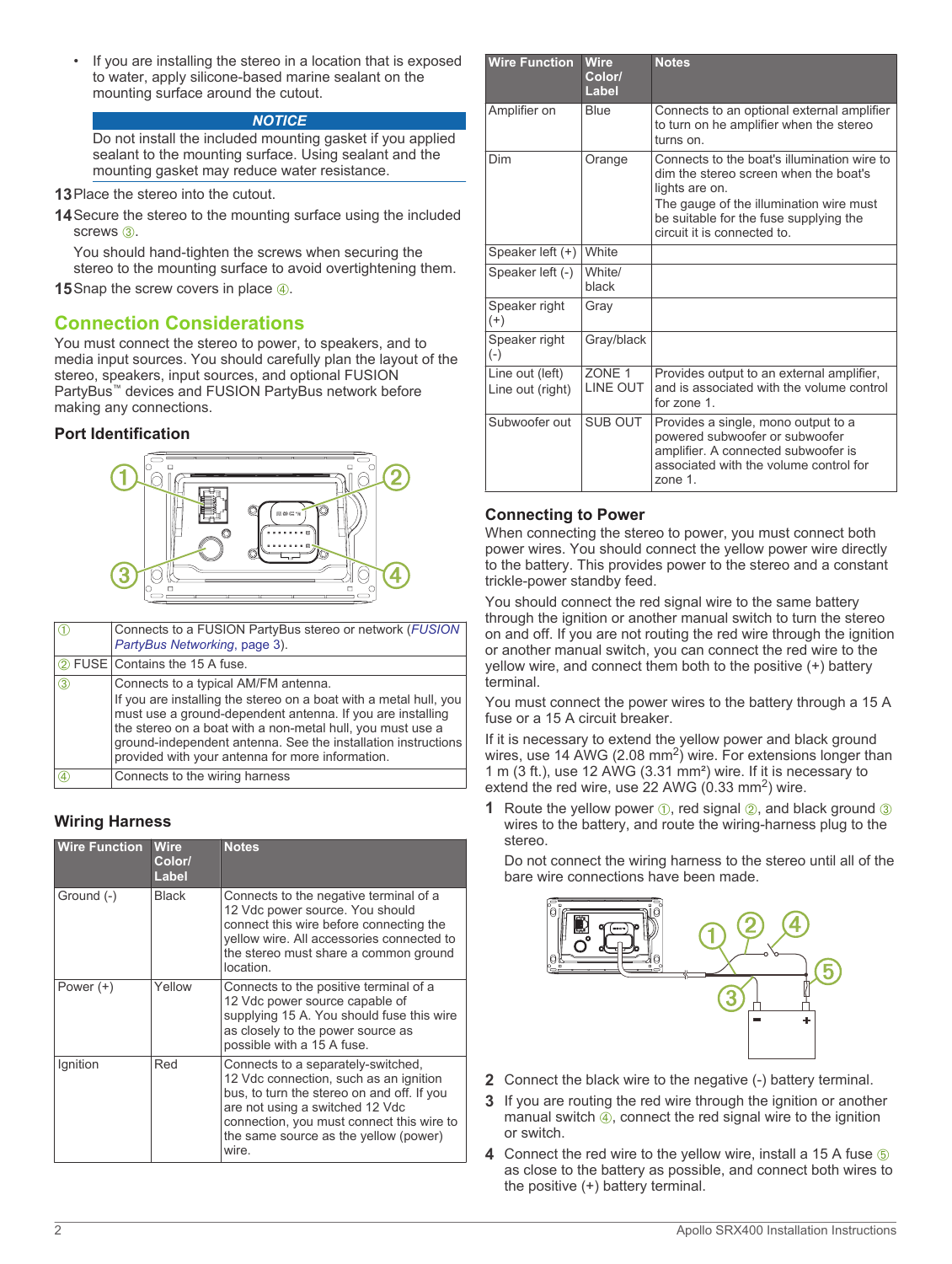<span id="page-2-0"></span>**NOTE:** If you are running the red wire through a fused switch, it is not necessary to connect the red wire to the yellow wire or to add an another fuse to the red wire.

# **Simple Speaker System Wiring Example**



**2** Water-tight connection

# **Complete Speaker System Wiring**



| Item          | <b>Description</b>       |
|---------------|--------------------------|
|               | Speakers                 |
| (2)           | Water-tight connection   |
| $\circled{3}$ | speakers                 |
| 4             | Amplifier-on signal wire |
| $\circledS$   | Powered amplifier        |
| 6             | line out                 |
| 7             | Subwoofer                |

# **FUSION PartyBus Networking**

The FUSION PartyBus networking feature allows you to connect multiple compatible stereos and zone stereos together on a network, using a combination of wired or wireless connections.

A FUSION PartyBus stereo, such as an Apollo RA770 stereo, can stream sources to other FUSION PartyBus devices connected to the network. Connected FUSION PartyBus devices can also control media playback on the FUSION PartyBus stereo. A FUSION PartyBus zone stereo, such as an Apollo SRX400 zone stereo can stream from a FUSION PartyBus stereo, but cannot stream sources to other FUSION PartyBus devices on the network.

You can connect up to eight FUSION PartyBus devices on a network.



In the image above, one Apollo RA770 stereo  $\odot$  connects to a wireless router  $@$  and to two Apollo SRX400 zone stereos  $@$ . The two FUSION PartyBus stereo zone stereos can stream sources from the FUSION PartyBus stereo.

A FUSION PartyBus zone stereo is not the same thing as a speaker zone. It is an independent stereo that can either play media from connected sources or stream from a FUSION PartyBus stereo on the network. You can connect a FUSION PartyBus zone stereo, such as an Apollo SRX400 zone stereo, to a single speaker zone 4. You can connect a FUSION PartyBus stereo, such as an Apollo RA770 stereo, to multiple speaker zones  $\circledS$  to cover a larger area with that stereo. FUSION PartyBus devices cannot control the speaker volume of another stereo. You can adjust the volume of speakers or speaker zones connected directly to the stereo only.

# **FUSION PartyBus Network Configuration**

For information about constructing and configuring a FUSION PartyBus network, see the installation instructions for the FUSION PartyBus stereo, such as the Apollo RA770 stereo.

# **Stereo Information**

## **Specifications**

| General                                 |                                                                      |  |
|-----------------------------------------|----------------------------------------------------------------------|--|
| Weight                                  | 340 g (12.0 oz.)                                                     |  |
| Water resistance                        | IEC 60529 IPX7 (front of stereo only,<br>when properly installed)    |  |
| Operating temperature range             | From 0 to $50^{\circ}$ C (from 32 to $122^{\circ}$ F)                |  |
| Storage temperature range               | From -20 to $70^{\circ}$ C (from -4 to $158^{\circ}$ F)              |  |
| Input voltage                           | From 10.8 to 16 Vdc                                                  |  |
| Current (max.)                          | 8 A                                                                  |  |
| Current (muted)                         | Less than 400 mA                                                     |  |
| Current (off, standby mode<br>enabled)  | 50 mA                                                                |  |
| Current (off, standby mode<br>disabled) | 5 <sub>mA</sub>                                                      |  |
| Fuse                                    | 15 A blade type                                                      |  |
| Wi-Fi <sup>®</sup> wireless range       | Up to 32 m (105 ft.)                                                 |  |
| Bluetooth <sup>®</sup> wireless range   | Up to 10 m (30 ft.)                                                  |  |
| Wireless frequencies/protocols          | Wi-Fi 2.4 GHz @ 15 dBm nominal<br>Bluetooth 2.4 GHz @ 10 dBm nominal |  |
| Compass-safe distance                   | 10 cm (3.9 in.)                                                      |  |

| <b>On-board, Class D Amplifier</b> |                                                                   |  |
|------------------------------------|-------------------------------------------------------------------|--|
|                                    | Output music power per channel 70 W max. x 2 at 4 ohm per channel |  |
| Total output music power           | 140 W max.                                                        |  |
| Output power per channel           | 35 W RMS x 2 at 2 ohm                                             |  |

| <b>Tuner</b>                | <b>Europe and</b><br><b>Australasia</b> | <b>USA</b>           | Japan              |
|-----------------------------|-----------------------------------------|----------------------|--------------------|
| FM radio<br>frequency range | 87.5 to 108 MHz                         | 87.5 to<br>107.9 MHz | 76 to 95 MHz       |
| FM frequency<br>step        | 50 kHz                                  | 200 kHz              | 50 kHz             |
| AM radio<br>frequency range | 522 to 1620 kHz                         | 530 to<br>1710 kHz   | 522 to<br>1620 kHz |
| AM frequency<br>step        | 9 kHz                                   | $10$ kHz             | 9 kHz              |